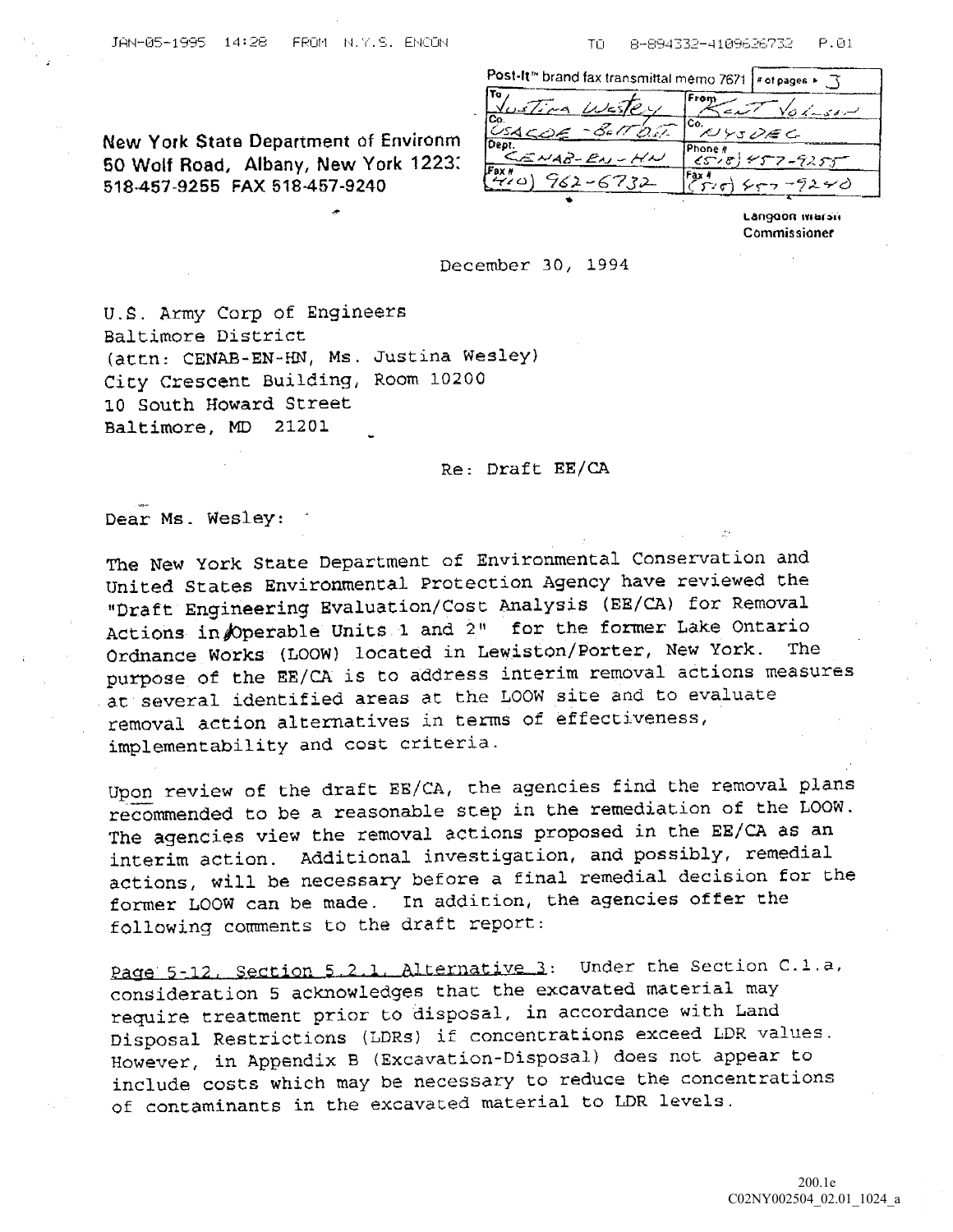Page 5-14. Section 5.2.1. Item C.1: Since active landfill disposal of contaminated material is on-going at the CWM Chemical Services facility, why is landfill disposal of the contaminated material from Area A not expected to be readily accepted by the public?

Page  $5-14$ . Section  $5.2$ . Change the second remedial alternative from removal-fixation-disposal to removal-treatment-disposal.

Page 5-38. Section 5.2.3.3: Attached are copies of a September 1981 drawing of the location and status (as of the drawings date)<br>of underground lines at the CWM Chemical Services facility. CWM of underground lines at the CWM Chemical Services facility. should be contacted to determine the current status of underground lines (whether they have been removed).

In addition, it appears from Figure 2-18, that a portion of the TNT lines run under the North Salts area or the northern berm of this inactive surface impoundment. If this is correct, extra precautions will need to be taken to ensure the stability of the berm

Page 5-50. Section 5.3: Please be advised that, depending on the results of post-removal verification sampling and sampling of groundwater accumulation in excavations, a groundwater remedial system may be required as part of the long-term remedy for the Areas A & By, the TNT lines and the chemical waste sewer system.

Page 5-51. Section 5.3. Alternative 1: Aqueous treatment at CWM will be feasible depending on the capacity of the facility to handle the volume of water generated. Alternatives 2 and 3 also appear to be feasible.

Page 7-1. Section 7: All of the preferred removal actions will require confirmation sampling to assure that clean-up criteria have been achieved

If you have any questions on these comments please contact Mr. Kent Johnson (NYSDEC) at (518) 457-9255 or Ms. Carol Stein (USEPA) at  $(212)$  264-5130.

Sincerely,

Paul R. Counterman, P.E. Chief Rureau of Western Hazardous Waste Programs